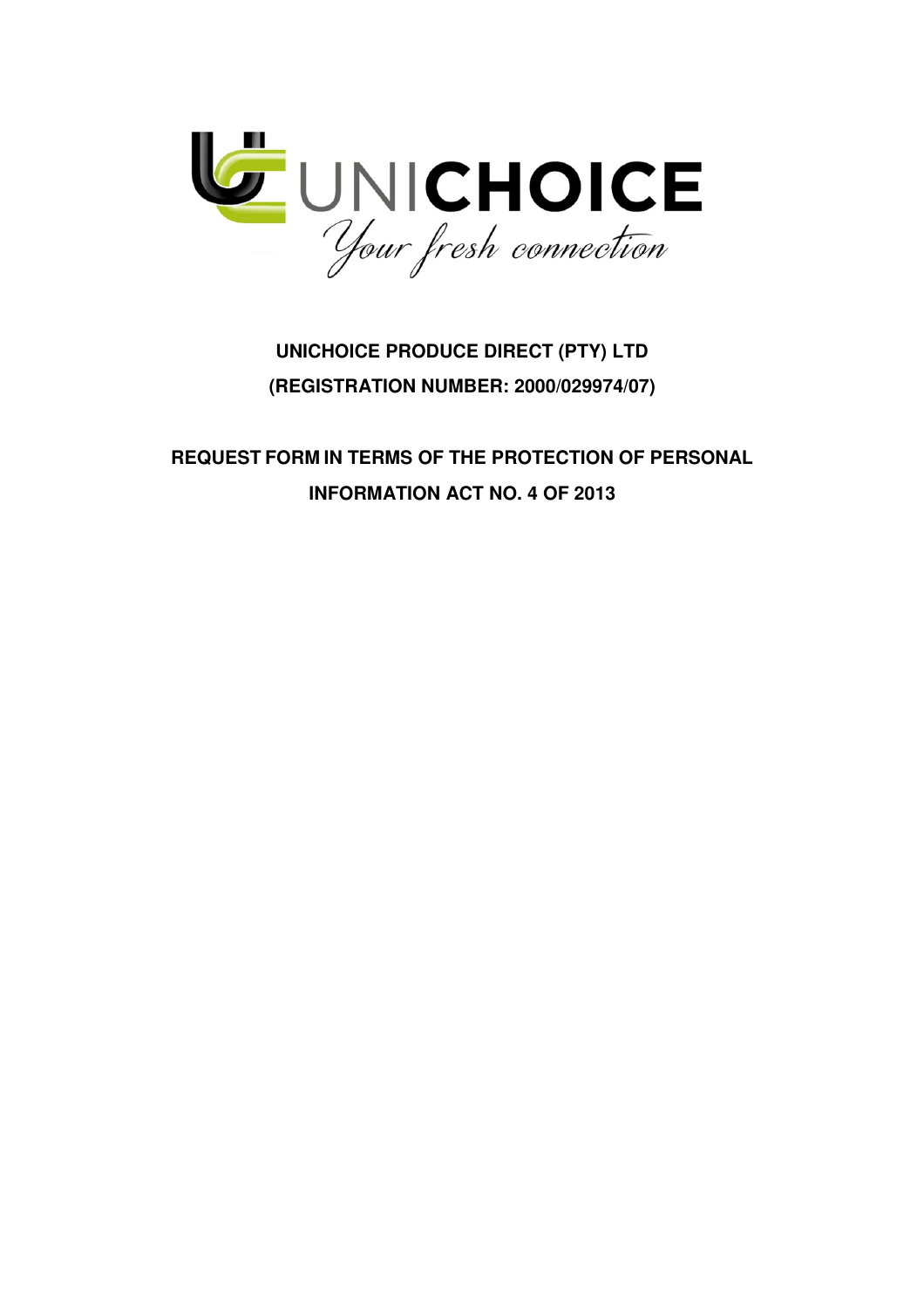Section 23 of POPI states:

- (1) A data subject, having provided adequate proof of identity, has the right to
	- a) request a responsible party to confirm, free of charge, whether or not the responsible party holds personal information about the data subject; and
	- b) request from a responsible party the record or a description of the personal information about the data subject held by the responsible party, including information about the identity of all third parties, or categories of third parties, who have, or have had, access to the information—
		- 1. within a reasonable time;
		- 2. at a prescribed fee, if any;
		- 3. in a reasonable manner and format; and
		- 4. in a form that is generally understandable.

## **REQUEST FORM**

| Form in which record is required:                                                                                                                                                                                                                                                                                                                                                                                                                                |                      |  |  |  |  |  |  |
|------------------------------------------------------------------------------------------------------------------------------------------------------------------------------------------------------------------------------------------------------------------------------------------------------------------------------------------------------------------------------------------------------------------------------------------------------------------|----------------------|--|--|--|--|--|--|
| Mark the appropriate box with an X.<br>NOTES:<br>1. Compliance with your request in the specified form may depend on the form in<br>which the record is available.<br>2. Access in the form requested may be refused in certain circumstances. In such<br>a case you will be informed if access will be granted in another form.<br>3. The fee payable for access for the record, if any, will be determined partly by the<br>form in which access is requested. |                      |  |  |  |  |  |  |
| 1. If the record is in written or printed form:                                                                                                                                                                                                                                                                                                                                                                                                                  |                      |  |  |  |  |  |  |
| copy of record                                                                                                                                                                                                                                                                                                                                                                                                                                                   | inspection of record |  |  |  |  |  |  |
| 2. If record consists of visual images<br>this includes photographs, slides, video recordings, computer-generated images, sketches,<br>$etc.$ )                                                                                                                                                                                                                                                                                                                  |                      |  |  |  |  |  |  |